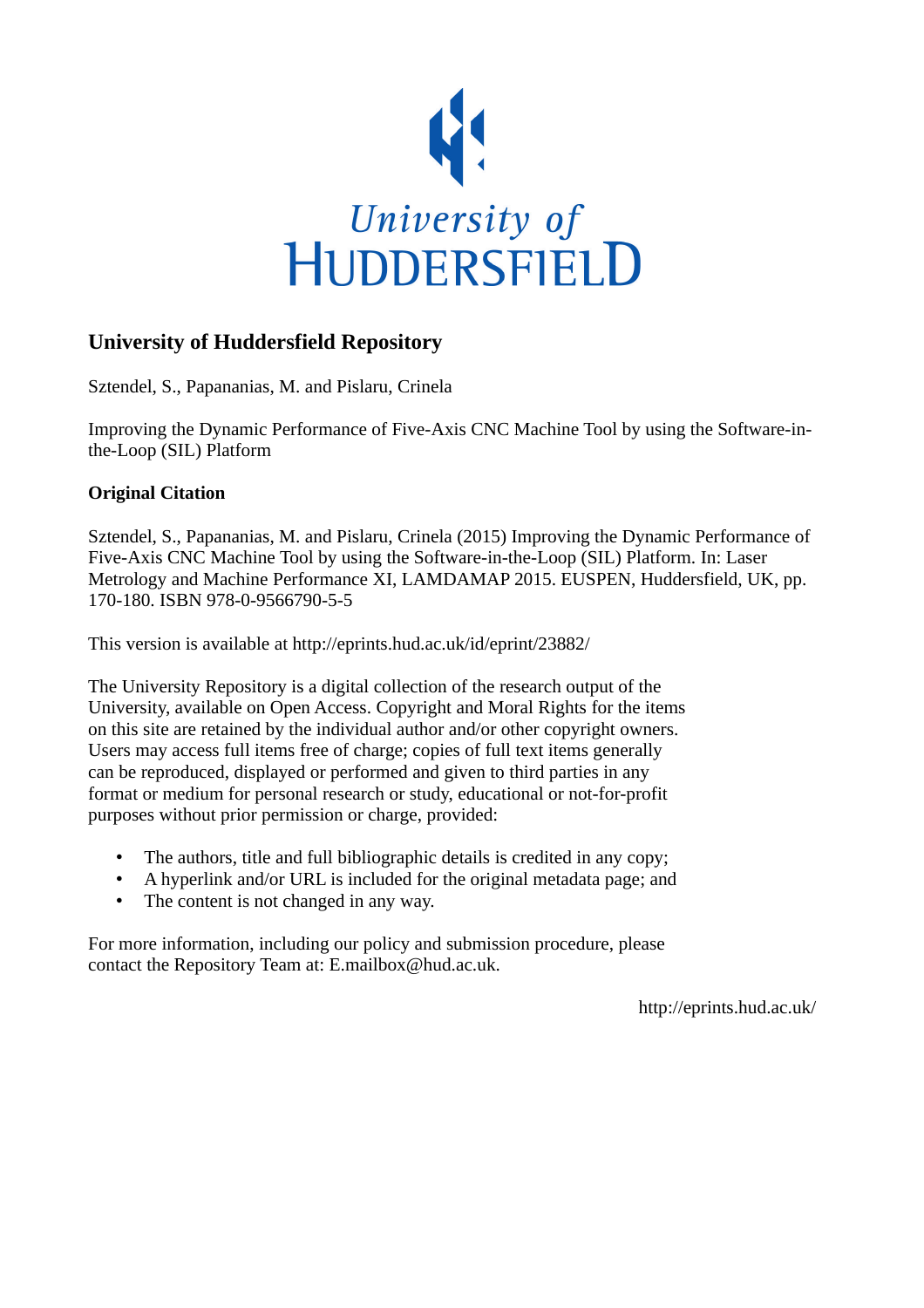# **Improving the Dynamic Performance of Five-Axis CNC Machine Tool by using the Software-in-the-Loop (SIL) Platform**

S. Sztendel, M. Papananias, C. Pislaru

*EPSRC Centre for Innovative Manufacturing in Advanced Metrology, University of Huddersfield, UK Corresponding Author Email: c.pislaru@hud.ac.uk*

#### **Abstract**

The paper presents the development and implementation of a Software-in-theloop (SIL) platform allowing the real-time simulation of the hybrid model of five-axis CNC machine tool which is implemented in SIMULINK. The interfacing between dSPACE software and the feed drives models in SIMULINK is explined. The values for the simulated positioning errors between the position demand and simulated position of orthogonal trimming head for the gantry axis are in the order of microns so proposed SIL model is validated. The accurate SIL platform could be used to build and optimise the machining process models including CNC machine tools under cutting conditions and improve machines' dynamic performance.

#### **1 Introduction**

Computationally fast and efficient algorithms are required for the prediction, computation, and elimination of the instantaneous error in high precision engineering processes. Hence, a mathematical model which adequately reflects the true dynamic behavior of the various components and of the complete assembly of the machine tool is required. Various methods can be applied for modelling the dynamic behavior of complex non-linear control systems (such as a CNC machine tool for example). A lumped parameter model is a lumped system, where mathematically speaking, is solved by a set of ordinary differential equations, because all the dependent variables of interest are only a function of time. Hybrid models of the machine tool feed drives, which combine lumped and distributed parameters, provide a more realistic dynamic performance of the system. More precisely, hybrid modelling, which considers explicit damping factors, distributed load and measured non-linear effects (backlash and friction), has been proved to be the most accurate in reflecting the dynamics of CNC machine tool feed drives [1-7].

 The motion control or driving system of the CNC machine tool is one of the major structural elements. The improvement of the feed drives, which is achieved by reducing or even eliminating the machining errors, is a key factor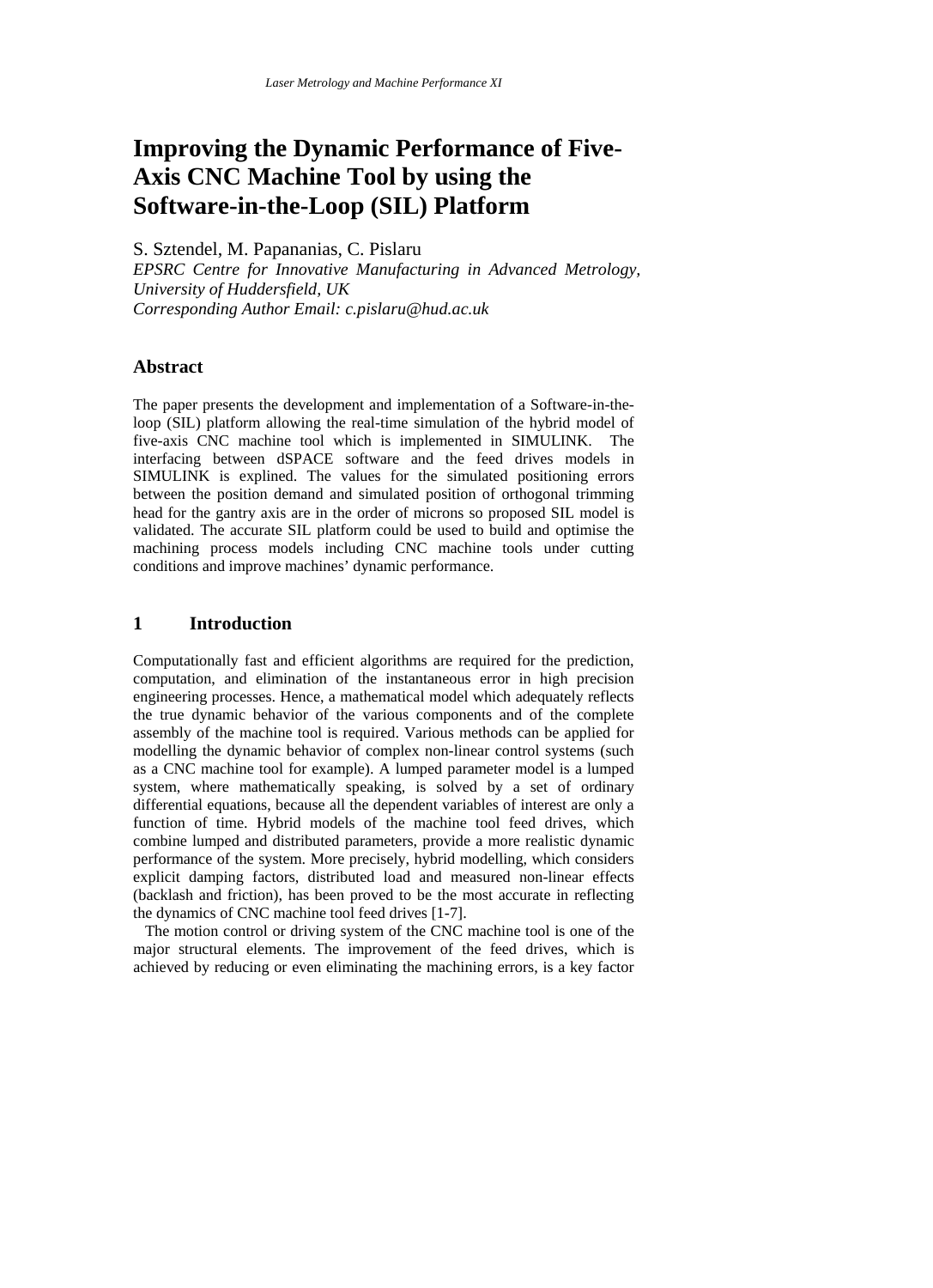in the process of enhancing the accuracy and repeatability of machine tools. Therefore, as the industrial applications increasingly require higher performance machining, reliability and lower cost, there is the need for more realistic models of the motion control systems [1, 8].

 The common simulation approaches that can be applied when models are used for generating code are:

> model-in-the-loop (MIL), software-in-the-loop (SIL), processor-in-the-loop (PIL), hardware-in-the-loop (HIL) [9].

Purzel *et al.* mentions [10] that currently programs which are used to simulate NC programs are desktop-based and consist of two software parts – the virtual machine and the NC control unit. These SIL systems include the workspace of the machine tool, speed, range of movement of the tool and the accuracy of the work pieces geometry. However, it is difficult to create the whole really complex NC control unit using a desktop-based SIL simulation, because NC control units work internally at real-time.

 The approaches differ in the control system configurations that are used to control plant models in closed-loop simulations. Examples on use of MIL, SIL, and HIL simulations in the embedded system domain include [11] that describes a general framework for and two examples of use of MIL simulation. A testing environment that uses SIL simulations is presented in [12]. Softwarein-the-loop simulation (SILS) does not use any real control hardware. The behavior of these components is reproduced and emulated. Zeah *et al.* [13] shows a comparison of the SIL and HIL approaches:

| Properties of the approach                                                    |           | <b>HILS SILS</b> |
|-------------------------------------------------------------------------------|-----------|------------------|
| Low effort for modeling and adaption                                          |           | ш                |
| Representation of real time behavior                                          |           | ↩                |
| Full integration of the control and human-<br>machine-interface functionality |           | ◆                |
| Integration of real hardware components                                       | œ         | C                |
| High model complexity                                                         | O         | ā                |
| Widely accepted by users                                                      |           |                  |
| Independent from target control hardware                                      | $\bullet$ |                  |
| <b>Partially Fulfilled</b><br>Not Fulfilled<br><b>Fulfilled</b>               |           |                  |

Figure 1. Hardware and SIL simulation [13].

 Pislaru *et al.* in [14, 15] present the existing methods used for real-time simulation of machine and examines actual approaches for linking the feed drive models with structural models for CNC machine tools. The authors describe tool dynamics with the emphasis on modelling and simulation of the dynamic behavior of CNC machine tool feed drives and mechatronic systems for machine tools.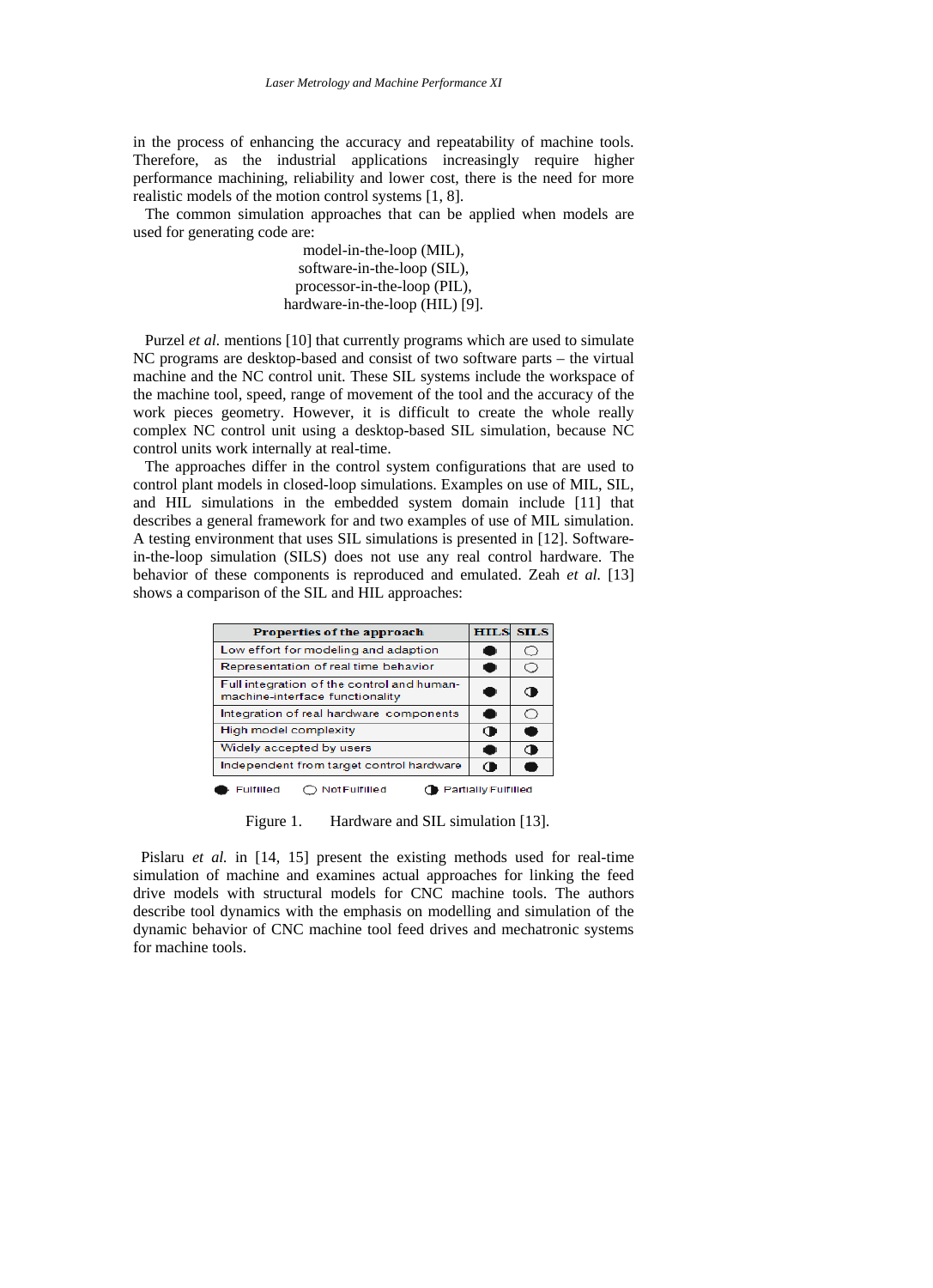The paper presents the implementation of SIL platform allowing the real-time simulation of the feed drive models for the gantry axis of the GEISS five axis CNC machine tool existing at the University of Huddersfield. The interfacing of modular dSPACE hardware on the actual machine and feed drive model in Simulink and dSPACE system are explored [16-22]. The same procedure can be applied for the development of SIL platforms allowing the real-time simulation of feed drive models of remaining translational and rotational axes from GEISS machine. The details about the development of multibody model for these feeddrives can be found in [23].

#### **2 Rotational axes**

The rotational *B* and *C* axes from the GEISS CNC machine tool contain direct drives which are special types of servomotors. These drives require only one encoder for position and velocity measurement, in comparison to standard servo-controllers which need one encoder for position measurement, and one encoder for velocity measurement. The electrical time constants and copper losses have low values so the number of magnetic poles of these motors is higher than the number of conventional servomotors [24].

 A rotational axis drive consists of six major elements; position setpoint generator, position controller, speed controller, direct torque or current controller, three-phase inverter, and motor with rotary encoder for rotor speed and rotor angle. Figure 2 represents the principle of operation of rotational axes.



Figure 2. Block diagram showing the drives operation for rotational axes.

 As already mentioned, in the case of rotational axes, the rotary encoder mounted on the motor is used both for rotor speed and rotor angle. Thus, the position controller based on a Proportional (P) regulator receives the error signal, produced by the difference between the nominal position generated by the position setpoint generator and the actual (estimated) position received from the attached rotary encoder, in order to compute the nominal speed which is applied to the speed controller. Therefore, the ratio between the velocity setpoint and the deviation in the position defines the velocity gain ( $Kv$  factor), which is also known as the following error and represents the parameter of P controller [8].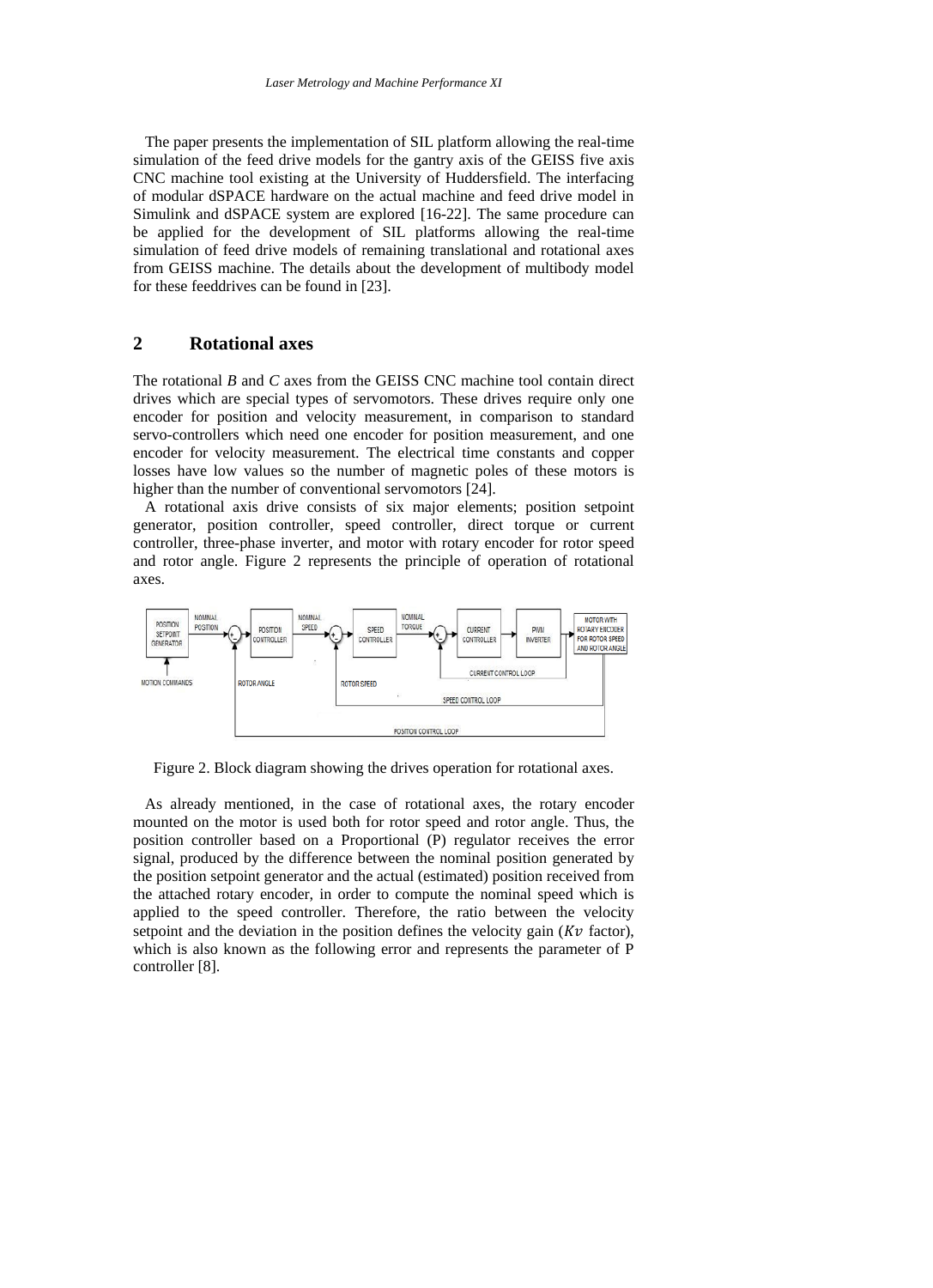The speed controller, which has as an input the error generated by the difference between the nominal speed produced by the position controller and the actual motor speed received from the attached rotary encoder, produces the torque setpoint command which is applied to the current controller. Speed controller based on a Proportional-Integral (PI) regulator calculates the required torque value. The speed control loop also contains a low-pass filter in order to smooth out the velocity setpoint value, which is received by the position controller.

 The current control loop of the studied system, which is implemented using vector control technique, is also known as torque or acceleration control loop due to the fact that, the current control loop aims at controlling the motor electrical torque and machine acceleration. The current controller based on a PI regulator receives the error signal, produced by the difference between the actual current and the nominal torque generated by the speed controller, in order to regulate the motor electrical torque and machine acceleration, which are directly proportional to the motor current.

#### **3 Translation axes**

The feed drives from translation axes have two main parts: control (electrical) parts (described in the previous section) and mechanical parts (including the mechanical transmission systems which convert the rotary motion of the motor into linear motion of the nut through the ball-screw assembly driven by the belt drive system). In the case of translation axes, the rotary encoder is used only for rotor speed. The position controller receives feedback signals produced by the linear encoder (mounted on the side) which directly measures the actual position of the orthogonal trimming head. Figure 3 shows the principle of operation of translation axes.



Figure 3. Block diagram showing the drives operation for translation axes.

 Accurate machine tool feed drive models have to contain values for the various damping coefficients and non-linearities such as, backlash and Coulomb friction, due to the fact that, the performance of the machine tool is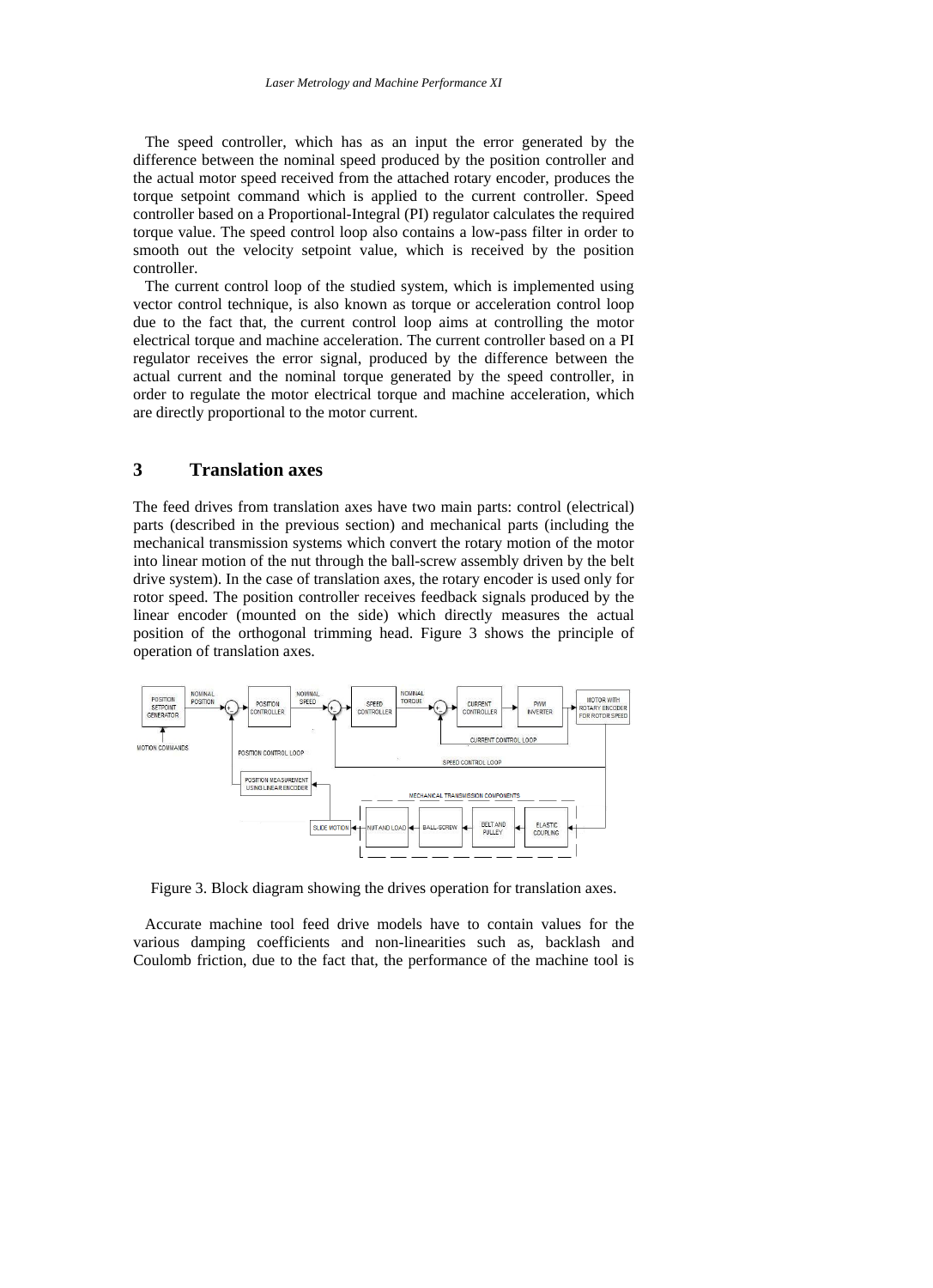influenced by these factors. In high precision machining, friction between the moving components of the machine tool, such as ball-screw and nut, may cause serious errors. In most cases, the largest portion of friction, which is produced due to complex kinematics of the ball nut, is undesirable because it causes steady state error. However, in some cases, it might be desirable, because it offers damping [8].

 The modelling of axes affected by gravity, which is considered by adding a resistant torque to the motor, is quite different. Thus, for the modelling of *Z*axis, the gravity has to be taken into account. More specifically, the torque is constant for a vertical axis, while it depends on the angular axis position for a tilting axis. The friction is always the dominant source of disturbance in axis control. Finally, beneficial damping characteristics and reduction of non-linear behavior, such as backlash can be provided by a pre-loaded ball-screw. Nevertheless, friction will exist, yet [13].

 Finally, for convenient control of large mechanisms such as gantry robots, two motors may be required to drive a single axis. This split-axis option has also been adopted by the studied CNC machine tool for the gantry drive. The split-axis feature automatically coordinates the drive of the two motors that receives coordinated commands to keep the mechanism properly aligned.

#### **4 SIMULINK models for rotational axes**

The SIMULINK blocks which compose a CNC machine tool rotational axis drive are a three-phase source *'400V 50Hz'*, a three-phase diode rectifier *'Rectifier\_3ph'*, a *'Braking chopper'*, a *'Three-phase inverter'*, a *'Permanent Magnet Synchronous Machine'*, a *'Position controller'*, a *'Speed controller'*, and a vector controller *'VECT'*. The SIMULINK model for the rotational axes is depicted in the Figure 4. There is little difference between the *B*-axis and *C*axis drive apart from planetary gearbox and data for the parameters of various elements that have been determined according to their corresponding datasheets and specified in each block's dialog box.



Figure 4. SIMULINK model for rotational axes.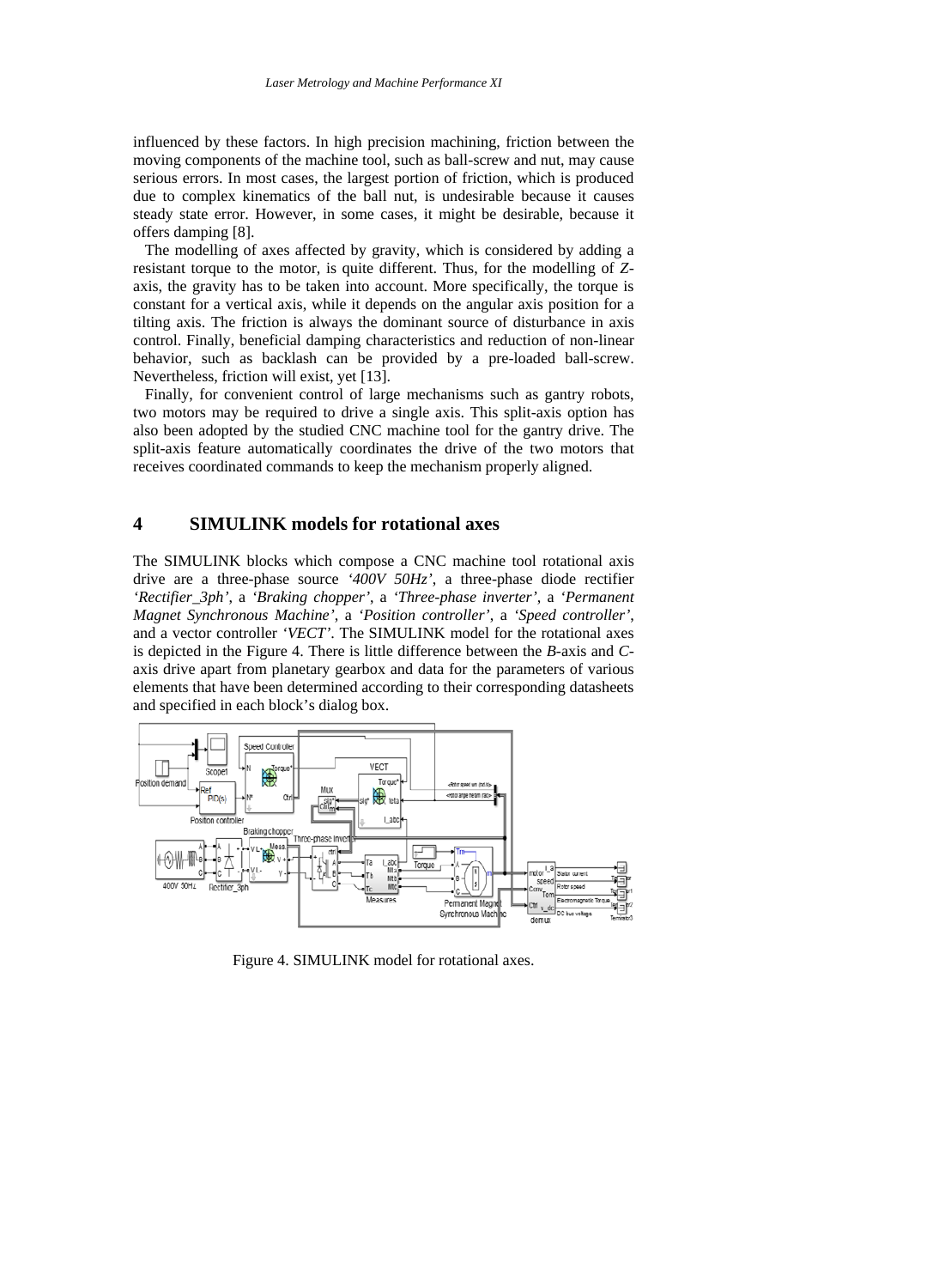#### **5 Simulink models for translation axes**

As mentioned before, a translation axis is divided into the electrical part and the mechanical part. The control part has been already described in detail in the previous section where it was presented the development of the SIMULINK models for the rotational axes. In this section, the mechanical part including the mechanical transmission system, which converts the rotary motion of the motor into linear motion of the nut using the ball-screw assembly driven by the belt drive system, is built in SIMULINK.

 The main blocks which form the mechanical part of CNC machine tool translation axis are a belt drive (gear ratio) *'Belt and Pulley'*, a *'Ball-screw'*, *'Inertia'*, *'Mass'*, and a *'Translational spring'*. The SIMULINK model for the single-motor translation axes *X* and *Z* is depicted in figure 5. The SIMULINK model for gantry drive includes two single translation axes, due to it has adopted the split-axis feature. The model of controller configuration of *X*-axis drive is almost the same with that of *Z*-axis drive. For the mechatronic modelling of *Z*-axis, the gravity has been taken into account. Nevertheless, data for the parameters of various elements, which have been specified in each block's dialog box, have been determined according to their corresponding datasheets. Simulation results are shown in [23].



Figure 5. SIMULINK model for single translations axes.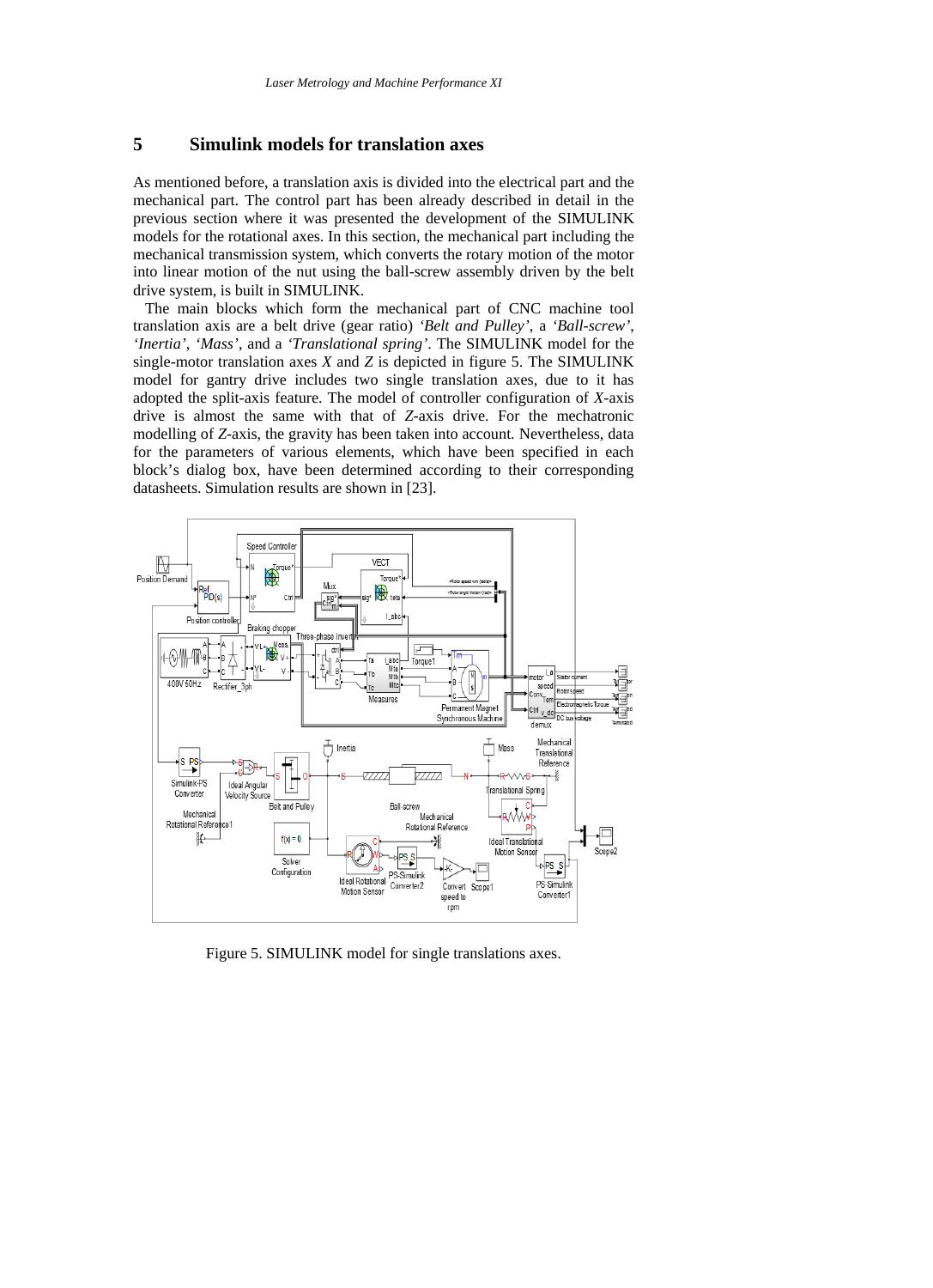Figure 6 illustrates the block diagram for gantry drive. The elements included in SIMULINK blocks '*Y1*-axis drive model' and '*Y2*-axis drive model' are presented in Figure 5. The position controller of gantry drive sends coordinated commands to the speed controllers for *Y1*-axis and Y*2*-axis to keep the two axes properly aligned.



Figure 6. Block diagram for gantry drive.

The 3D assembly models are initially built in SolidWorks and imported into SimMechanics which interfaces seamlessly with SimPowerSystems, SimDriveline, and Simulink packages [23]. Figure 7 shows the links between the practical elements of the gantry feed drive.



Figure 7. Description of practical elements from gantry axis.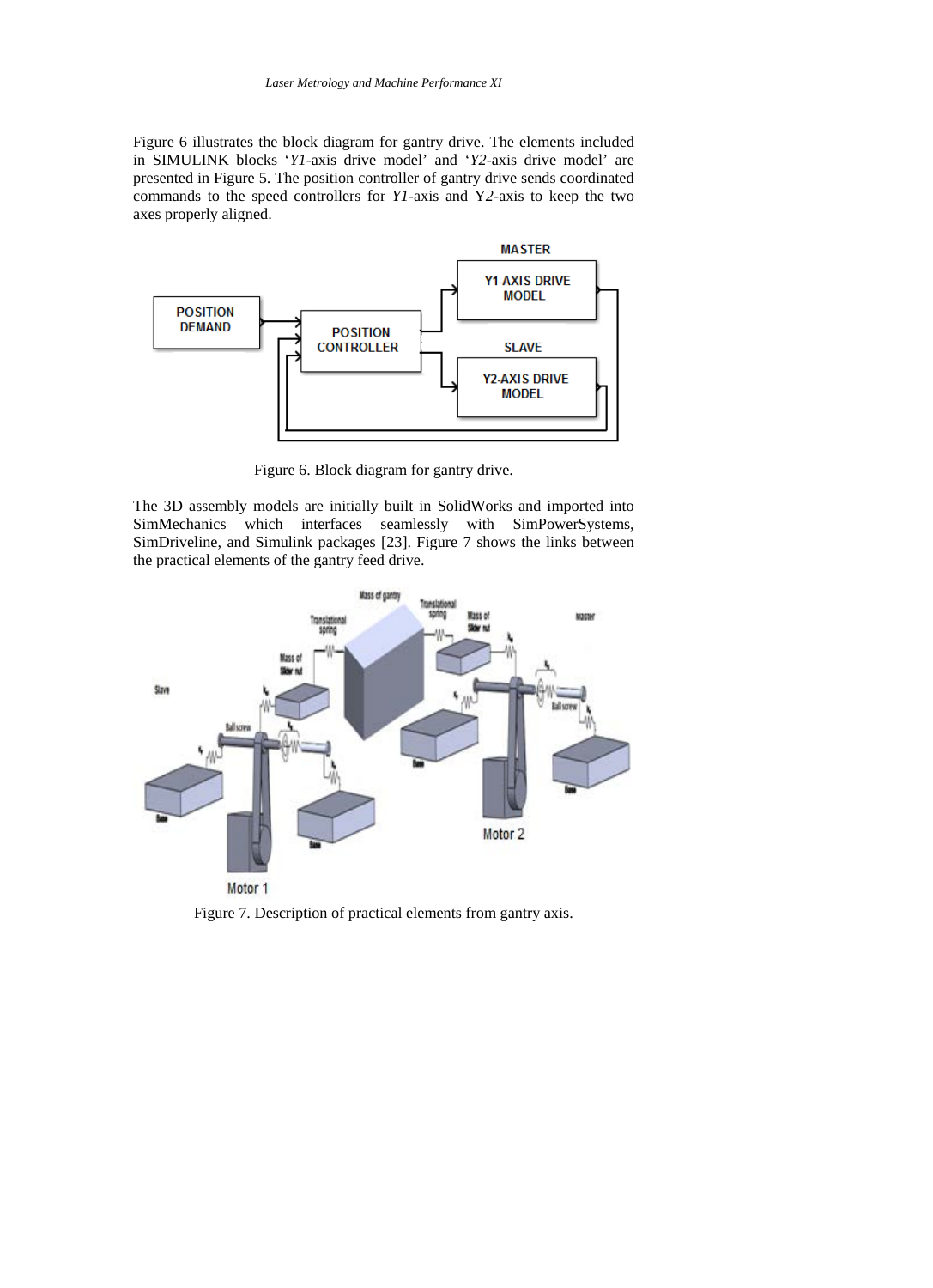#### **6 Development and implementation of a SIL platform**

Sztendel *et al.* in [18, 22] have described the steps for data acquisition using ControlDesk and HIL implementation of the drive models in dSPACE. SIL applications are prototyping simulations, prepared on a designer's computer to model the behavior of a real-time control system. SIL part was conducted with the use of the MathWorks software with the model of process automatically generated from the SolidWorks simplified multibody construction assembly. Simulation models are running on in dSPACE 1005 board, where in future compensating calculations can be carried out using FEA models.

 An important advantage of a SIL platform is the possibility to directly observe and relate the effective and the measured parameters of the system like position or speed. So the user can adjust the controller parameters in order to obtain the best working conditions. Figure 8 shows the Graphical User Interface (GUI) for the simulation and a picture of the actual machine.



Figure 8. SIL GUI for gantry drive using dSPACE real-time system.

A model-based construction of the simulated machine tool enables an effective verification and assessing reliability problems while improving its efficiency by simplifying the virtual environment. Input signals for *Y1*-axis and *Y2*-axis are presented in left hand top corner and right hand top corner, respectively. Simulated position of orthogonal trimming head for *Y1*-axis is shown in left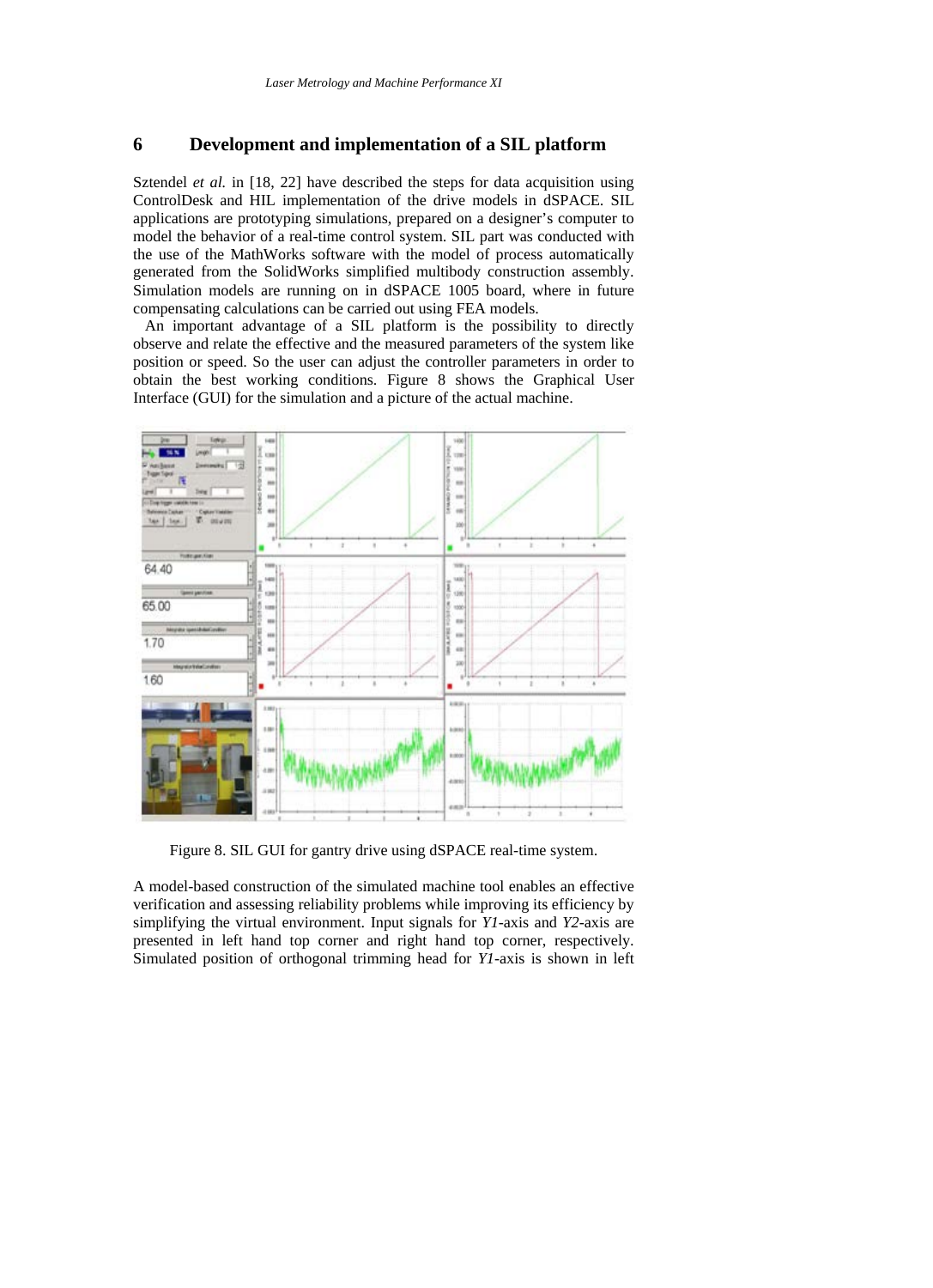hand middle graph and for *Y2*-axis in right hand middle graph. The linear positioning error for *Y1*-axis (see Figure 8 left hand, bottom corner) and for *Y2* axis (see Figure 8 right hand, bottom corner) is the difference between the position demand and the simulated orthogonal trimming head position. Values for the position demand signal were chosen in accordance with the experimental data from the GEISS machine measured linear position using ServoTrace tool. The position demand requests the travel of orthogonal trimming head for the distance of 1500 mm. The errors are around 1 μm, so they show good correlation between demand signals and simulated position values.

### **7 Conclusions and further work**

Machine tool is a complex mechanical and control system. Understanding and accurately modelling each component is hard to achieve. Therefore, we are trying to connect programs into a conventional software-based simulation system.

 The paper presents the development and implementation of a SIL platform allowing the real-time simulation of the hybrid model of the gantry axis for the CNC machine tool feed drive. The graphical model for the gantry axis of the GEISS machine has been developed using SIMULINK. The next step is to develop Hardware-in-the-loop platform (HIL) where the experimental data obtained from the SINUMERIK 840d SL controller using servo trace and the simulated data can be compared. This would confirm the usability of the developed SIL model in the HIL platform.

 Using SIL simulation systems, the model of the machine controller, SimMechanics models for mechanical elements and SIMULINK models for feed drives has made possible to reproduce accurately the range of movement of the tool. This approach provides a test environment offering modelling support for dynamic environments that may reduce significant cost within the NC controller design and trainings. Simulation reduces valuable machining capacity, there is no risk of damaging equipment by using manual inputs and space required is much lower.

#### **References**

- [1] Pislaru C 2001 *Parameter Identification and Hybrid Mathematical Modelling Techniques Applied to Non-linear Control Systems (Doctoral Thesis),* University of Huddersfield, Huddersfield
- [2] Pislaru C, Ford DG and Moreno-Castaneda VY 2005 *Proc. LAMDAMAP 2005 (Cranfield, UK),* pp 220-229
- [3] Leonhard W 2001 *Control of Electrical Drives (3rd ed),* Germany: Springer